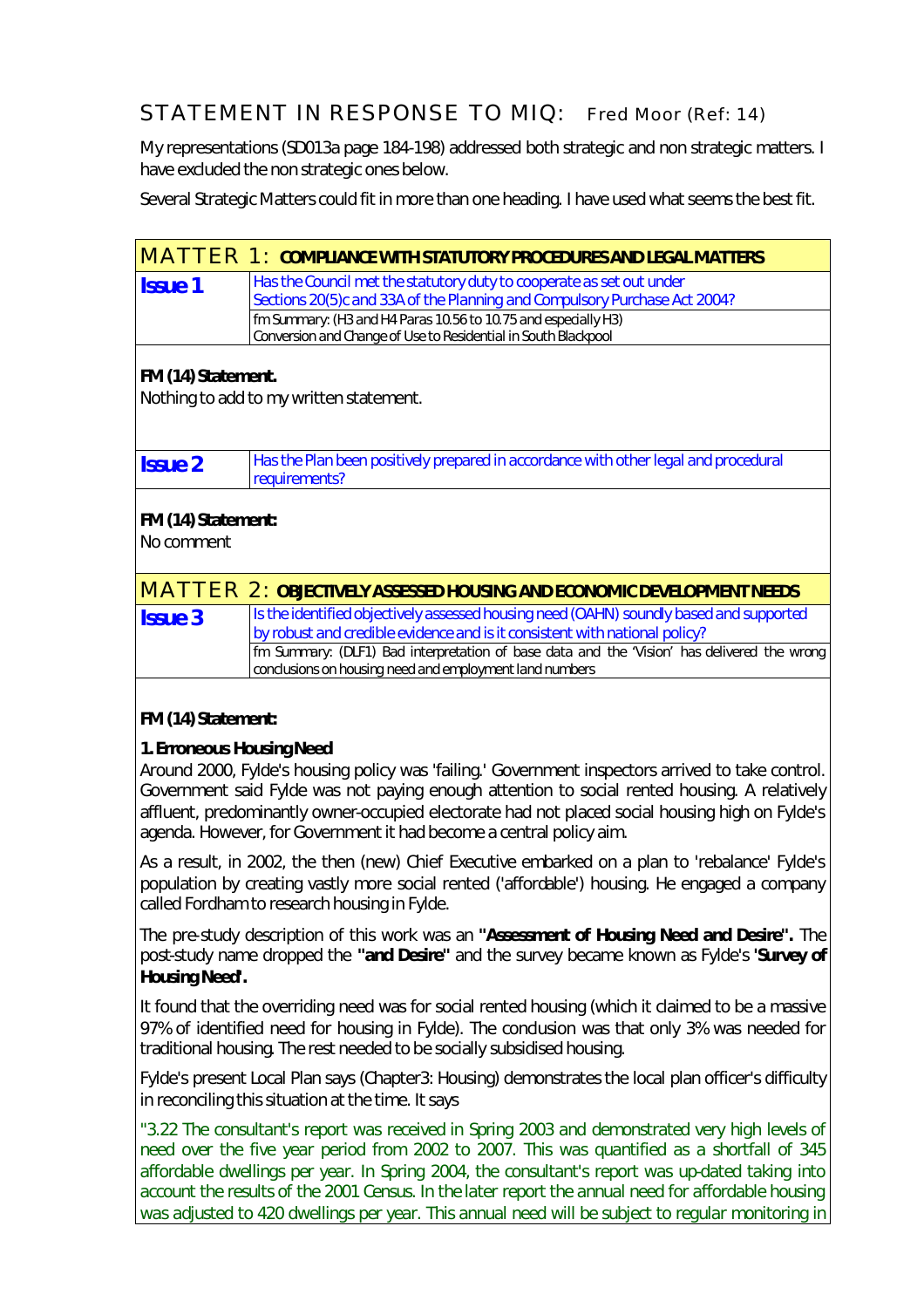*the light of local circumstances and changes identified within the wider housing market area, of which the borough forms a part.*

*3.25 The annual need for affordable dwellings found by the Survey very substantially exceeds the overall housing provision of 155 dwellings per annum for the borough made in the Joint Lancashire Structure Plan (2005)......"*

So Lancashire County Council's 'Joint Lancashire Structure Plan' (2001 to 2016) showed that Fylde had an annual need for just 155 dwellings of \***all types**\* and the Fordham report said it needed a preposterous 420 affordable dwellings.

The reason for this dichotomy was the *"and Need"* element of the survey. When private sector renters were asked if they would prefer to pay a lower (subsidised) rent, a lot of hands went up. Desire was conflated with need and the number rocketed. 'Rebalancing' of Fylde's demographic had begun.

At a plan inquiry, Fordham admitted that the practical solution to the affordable housing numbers was actually trivial, and only between one and ten percent of that figure, i.e. only a maximum of 42 new 'Affordable (subsidised) Houses' were actually needed each year, not 420. It was further explained that the survey had been intended only for 'benchmarking' purposes, not to assess real housing need.

Yet the results of Fordham's study became incorporated into Fylde's local plan.

On 10.4.08 Fylde considered the conclusions from the 2007 update of Fordham's 2002 'Housing Needs Survey'. Those conclusions said the annual net need for affordable housing was then 568 dwelling compared with 420 in 2002. It also noted that the assessment figure was very close to the assessment provided by DTZ in the draft Strategic Housing Market Assessment (of 610 dwellings).

The continuing updating and misuse of the Fordham figures created a false need for affordable dwellings in Fylde (by a factor of 10 times). This fed into the overall numbers in Fylde's existing local plan, and that has led to a skewed and grossly distorted real overall housing need. I argue this need cannot be considered a sound basis.

**2. Erroneous Interpretation of Employment Land Need**

I believe this matter is being addressed by Mr Guest. I am happy to defer to him. However, I point out the connections and assumptions Fylde has made about future need for employment land and jobs justifying an increase in housing numbers would also need to be adjusted if, as I believe, the employment projections are shown to be based on a false interpretation of the need for employment land.

**3.Over enthusiastic Vision for housing growth**

The present (2017) SD001 Chapter 3 Vision Paragraph 2 begins "*Fylde will have continued to develop as a dynamic, prosperous place to live and work through boosting the delivery of sustainable homes and economic growth within the four Strategic Locations for Development,..."*

This part of the vision actually began life in 2012 as: "*It will have continued to develop as a dynamic, prosperous community through the delivery of sustainable housing and employment growth…"*,

In 2013, it said *Fylde will have continued to develop as a dynamic, prosperous community through boosting the delivery of sustainable homes and employment growth…",*

This change of vision to \***boosting**\* (rather than simply 'delivering') housing numbers and economic growth is primarily what has driven Fylde to adopt housing numbers at the top end of the evidential range - rather than taking a sounder, more balanced perspective. It is also helping to drive an economic agenda that most of the published range of economic modelling evidence does not support.

It is a vision for housing that 41% of Fylde's councillors were unable to support, and refused to endorse. (Ref: **Minority Report** June 2013).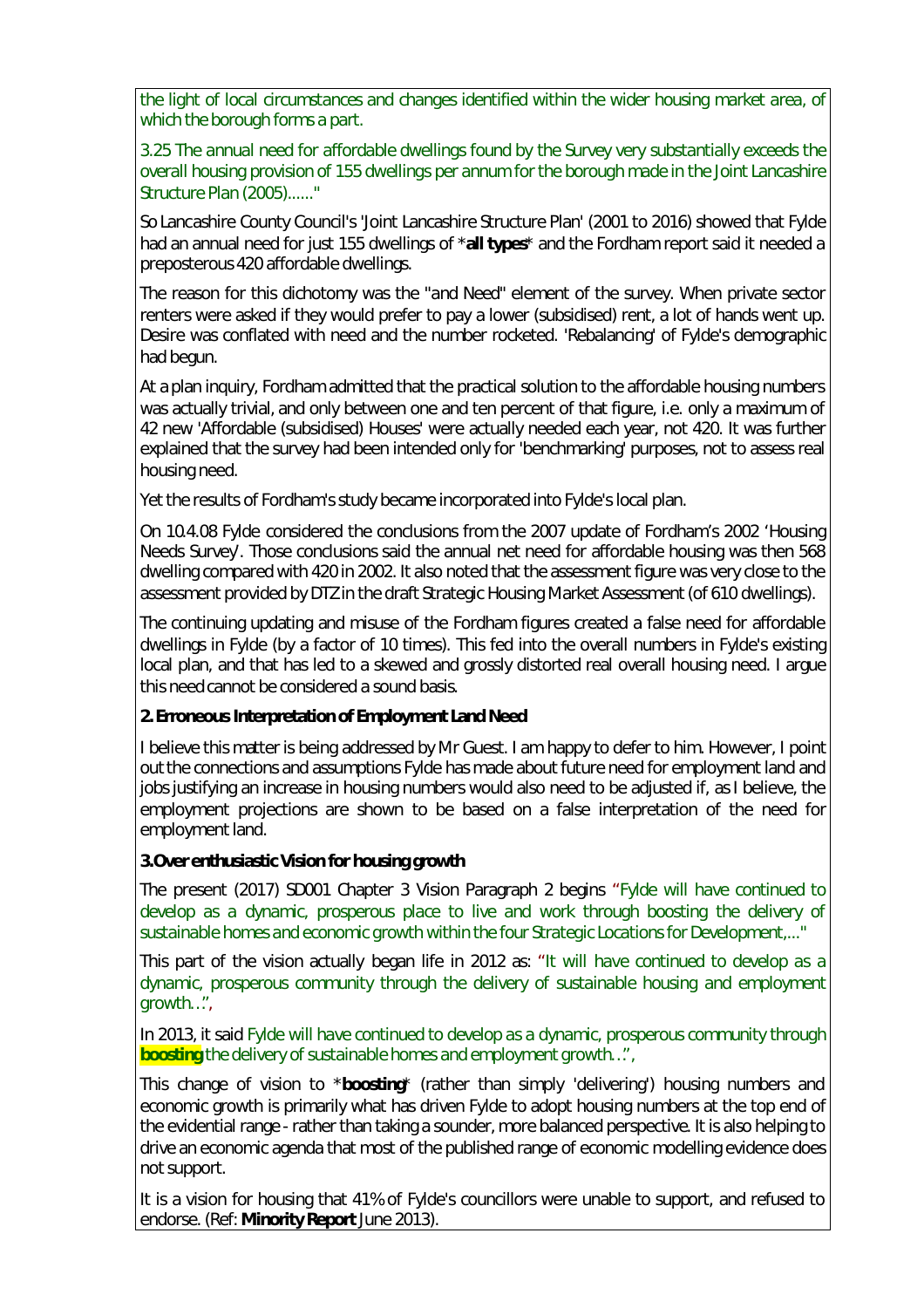It is the same vision for economic growth that was cited by the seven members of Fylde's Policy Development Scrutiny Committee (10th Sep 2014) who, in a second (employment land) **Minority Report** (Sept 2014) claimed: (Para 47). *"But a policy showing the need for less employment land in the future does not appear to square with the growth in employment that Fylde has as its vision as the officers have said in their response to Mr Guest."*

The relevant part of that officer response to Mr Guest (set out in that Employment Land And Premises Minority Report Sep 2014, Page 22) says: *"Paragraph 10.39 of the FELPS explains why BE Group have recommended using the historic take-up trends. Ultimately, in other comparable local authority areas they have discounted the use of employment and labour supply models which have generated unusually negative outcomes. From a Fylde perspective negative outcomes do not square with the vision in the Fylde Local Plan to 2030, Part 1 - Preferred Options (June 2013)."* (my emboldening)

I believe this response illustrates Fylde's reliance on its vision to discount or disregard outcomes which conflict with it. That vision is not evidence, yet it is defining the plan outcome.

I argue that Fylde's vision to boost housing numbers and economic growth - which is not widely supported within the Council - is the fundamental driver for the local plan in terms of housing numbers and employment land, and the Council should have sought a more sound and balanced interpretation of the evidence presented to it. One that is more credible, more robust, and could attract support from more than 59% of its Councillors.

| <b>Issue 4</b> | Are the objectively assessed economic development needs clearly identified, supported |
|----------------|---------------------------------------------------------------------------------------|
|                | by robust and credible evidence and consistent with national policy?                  |
|                | fm Summary: (EC1) Basis for choosing employment land needed                           |

**FM (14) Statement:**

I am happy to have my representations within these matters addressed by Mr Guest if he is able to attend. If not, I should like to make a brief case, and introduce two MP's letters regarding the weight attached to Warton Enterprise Zone's. (letters attached).

**Issue 4 (Cont)** *fm Summary:(GD8) Designation of 'holiday areas'*

**FM (14) Statement:**

I understand Fylde's desire to diversify its economy. Reliance on a handful of major industrial employees, and heavy dependence on tourism in the coastal zone presents a risk.

However, such diversification should be positive, not negative. It is counterproductive to diversify by seeking to damage and weaken the existing tourism industry by, for example, removing the existing concepts of primary and secondary holiday areas. I argue that this categorisation should remain.

Equally, the defined tourism area should include (as it does at present) areas of the North Promenade in St Annes (Glendower Best Western Hotel, Monterey Hotel, various holiday flats etc).

Proposals such as these that weaken the safeguarding of tourism areas and seek to actively diversify away from the third largest industry in the area *(as opposed to positive diversification into a wider range of other employment opportunities)* are unsound, and should be changed or deleted.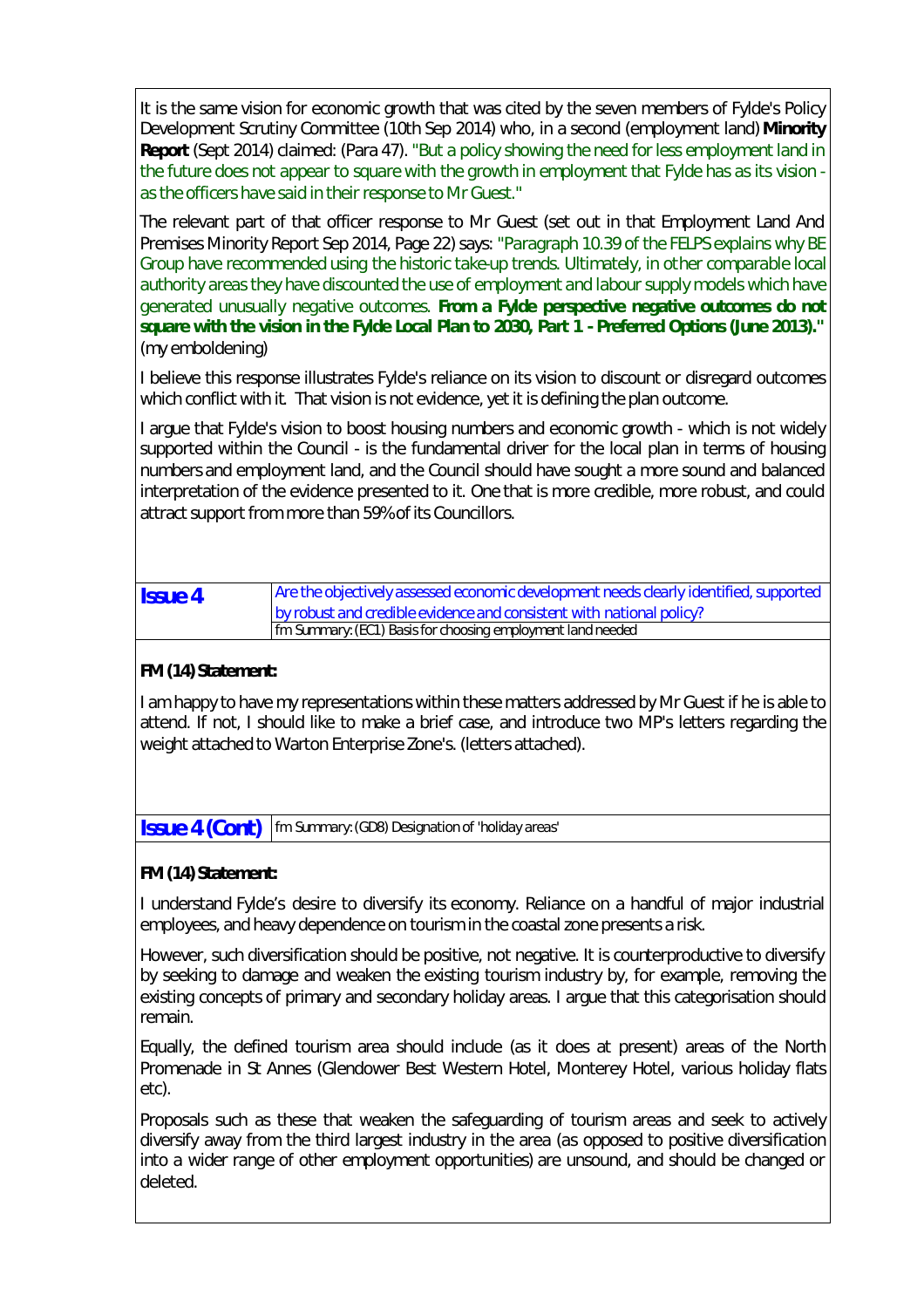**Issue 4 (Cont)** *fm Summary:(EC7) Tourism Accommodation. Propose retain present policies*

**FM (14) Statement (a):**

No satisfactory evidence has been produced for the current proposal to delete the concept of secondary holiday areas set out in the existing local plan. The concept should remain to permit more flexibility for example on the periphery of primary holiday areas

**FM (14) Statement (b):**

No evidence has been produced to justify the proposed weakening of the present TREC1 policy which prohibits change of use in designated areas in order to safeguard of the stock of Tourist accommodation and the identity and character of primary holiday areas.

TREC1 says *"The provision of new hotels, guest houses, holiday flats and extensions of existing facilities will be permitted in the primary holiday areas. The development of and change of use to new non-tourism related uses including rest homes, nursing homes, residential flats and offices will not be permitted in order to maintain the character and appearance of this predominantly tourist area."*

The proposed wording of EC7 - which reduces this safeguard to *"Non serviced tourism accommodation uses in these areas will be resisted"* is not a sufficiently strong statement to maintain the character of the area and the integrity of the critical mass of the holiday areas.

## MATTER 3: **HOUSING & EMPLOYMENT REQUIREMENTS**

*Is the identified overall housing requirement of 7,768 dwellings (370 dwellings per annum) over the Plan period justified and consistent with national policy?* **Issue 5** *fm Summary: (Chapter 10 - Inc H1 and H4). Housing numbers*

**FM (14) Statement (a):**

Here I address the arguments of the (then) Council Leader and the (then) Portfolio Holder for Planning who set out five chief arguments in a letter to Fylde's MP, and sought his support to convince Government that the five year housing supply figure for Fylde should be 1,170.

Their argument is principally based on the average actually delivery rate for the last 10 years of 195 new dwellings that was claimed to have more than met the need in the market – as evidenced by the availably of new and existing dwellings.

A copy of the letter is attached as an appendix.

Its first argument uses historic data over the last 10 years to argue the average real terms provision of new houses to the market over that term was 195 dwellings a year. It further argues that the 10 year average is robust and sound evidence of an annual figure to meet housing need.

Its second argument concludes that the supply is more than adequate to meet housing need, and that supply is outstripping demand in the current market.

The third argument notes that between April 2012 and March 2013 approvals were granted for 1,630 dwellings most of which would start in the next 12 months, and another major development for approximately 1,500 dwellings was due to be determined before next April. It argues this is robust evidence that Fylde Council is clearly supporting the national growth agenda.

The fourth argument notes the ONS data that Fylde's population has remained relatively static over a seven year period since 2007, and in fact, the total population has decreased by 380, but during the same period 1,287 new dwellings have been completed (ave = 184 per annum) which represents an oversupply of housing provision into the market.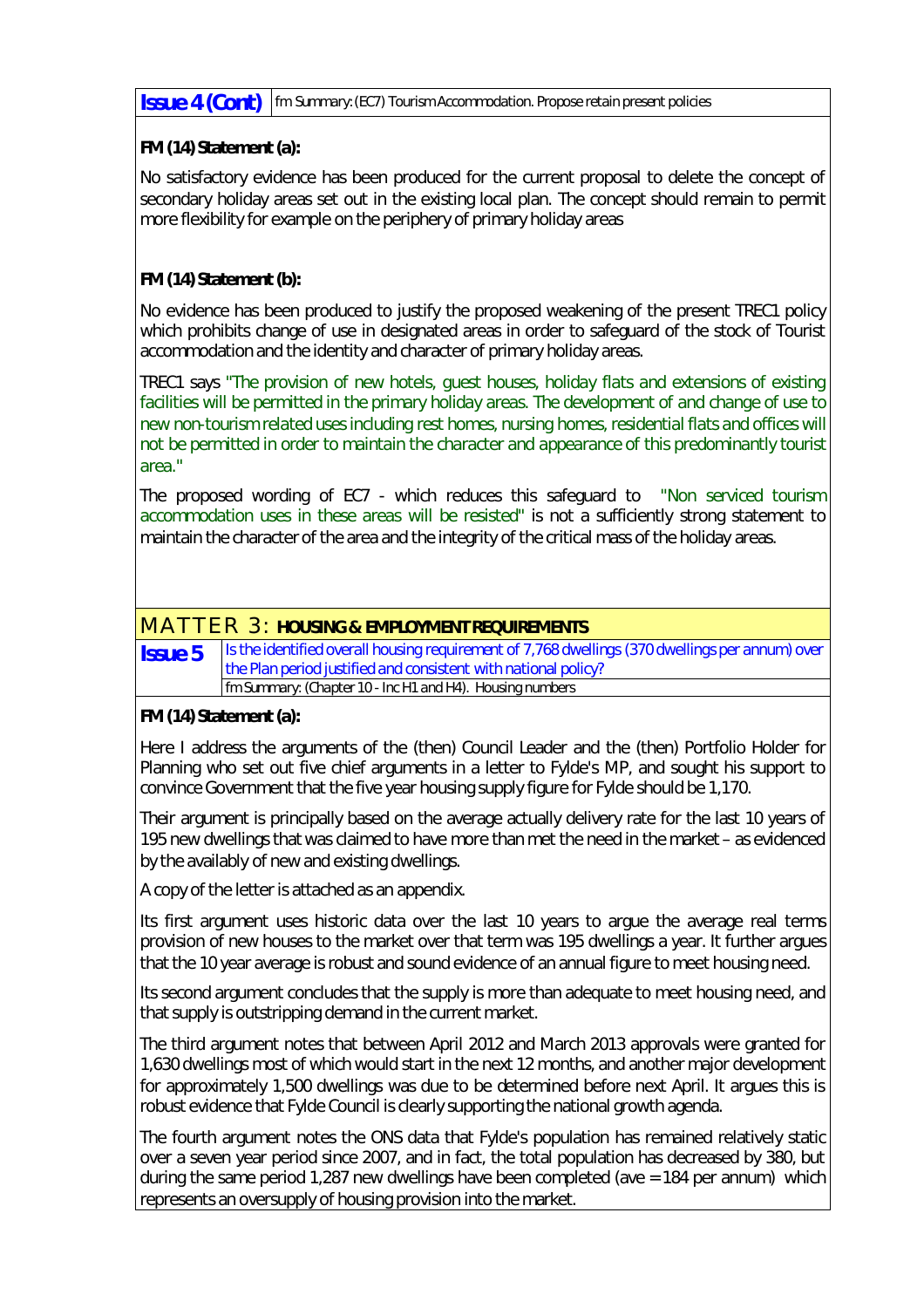The fifth argument argues that growth is supported in Fylde, but public opinion has been unanimously against unnecessarily high housing numbers.

It concludes that the five year housing supply figure for Fylde should be 1,170 or 195 new dwellings per year.**(= 4,095 over the current plan term)**

The former LCC Joint Structure plan set a number of 155 dwellings a year **(= 3,255 over the current plan term)**

Fylde's currently proposed number is 376 homes over 21 years **(= 7,896 over the current plan term)**

I find myself in agreement with much of the letter and report from the Leader and Portfolio Holder and I ask the Inspector to note the content.

**FM (14) Statement (b):**

Addresses the practical drivers for housing: Demographics, Households, Migration and argues for a more local emphasis for Migration numbers.

**Demographics.** Fylde has a hugely skewed demographic toward the elderly. The coastal strip holds about two thirds of Fylde's population where the elderly demographic is much more pronounced. More people are dying than are being born. On the basis of demographics we should not be building any more houses, and the current population decline would require 64 dwellings a year to be demolished to match need.

**Households**. In 2004 the FT showed how the average number of persons per household had been, (and was expected to continue to be) in decline as the growth in single households increased, and the number of couples reduced. This consequence of social policy is a key driver of local housing need. Separation and divorce \***double**\* the number of residences that a community of two parent families need. Natural fragmentation of families as young adults leave adds further to this. In Fylde, it overrides population decline and produces a net housing need.

**Migration.** Is probably the biggest overall driver. People like to live here, and there is significant demand for a seaside retirement property from people in say, east Lancashire, or Manchester or elsewhere.

However, local people ought not to have a duty (or even a responsibility) to damage or destroy areas of their countryside and their quality of life to meet the needs of inward migration. Quite the contrary, like the poorly regulated residential developments in Spanish sunspots, a poorly regulated attraction becomes a fatal attraction, and results in denial of the character that made the area attractive in the first place. It can only be right that a \***local**\* plan is allowed to limit, if not prevent, the sort of damage to its housing market that we have seen in the Spanish housing market, where post-building-boom falling property values have trapped homeowners into modern property developments they cannot now afford to sell.

So I argue for a further review of the housing numbers in Fylde with a particular look at reducing or restricting numbers relating to inward migration in order to protect Fylde's current environment and character.

I believe this is justifiable using the same sort of historical basis proposed by the Leader and Portfolio Holder. This itself, is nothing more than Fylde's own reason to choose the historical basis when calculating its employment land *vis "Paragraph 10.39 of the FELPS explains why BE Group have recommended using the historic take-up trends. Ultimately, in other comparable local authority areas they have discounted the use of employment and labour supply models which have generated unusually negative outcomes"*

In the case of housing numbers I see two negative outcomes, firstly the damage to the environment and character of Fylde, and secondly the issue noted in ED021 page 111 para 7.48 which recognises *that "The continuation of historical levels of average migration will, based on the*